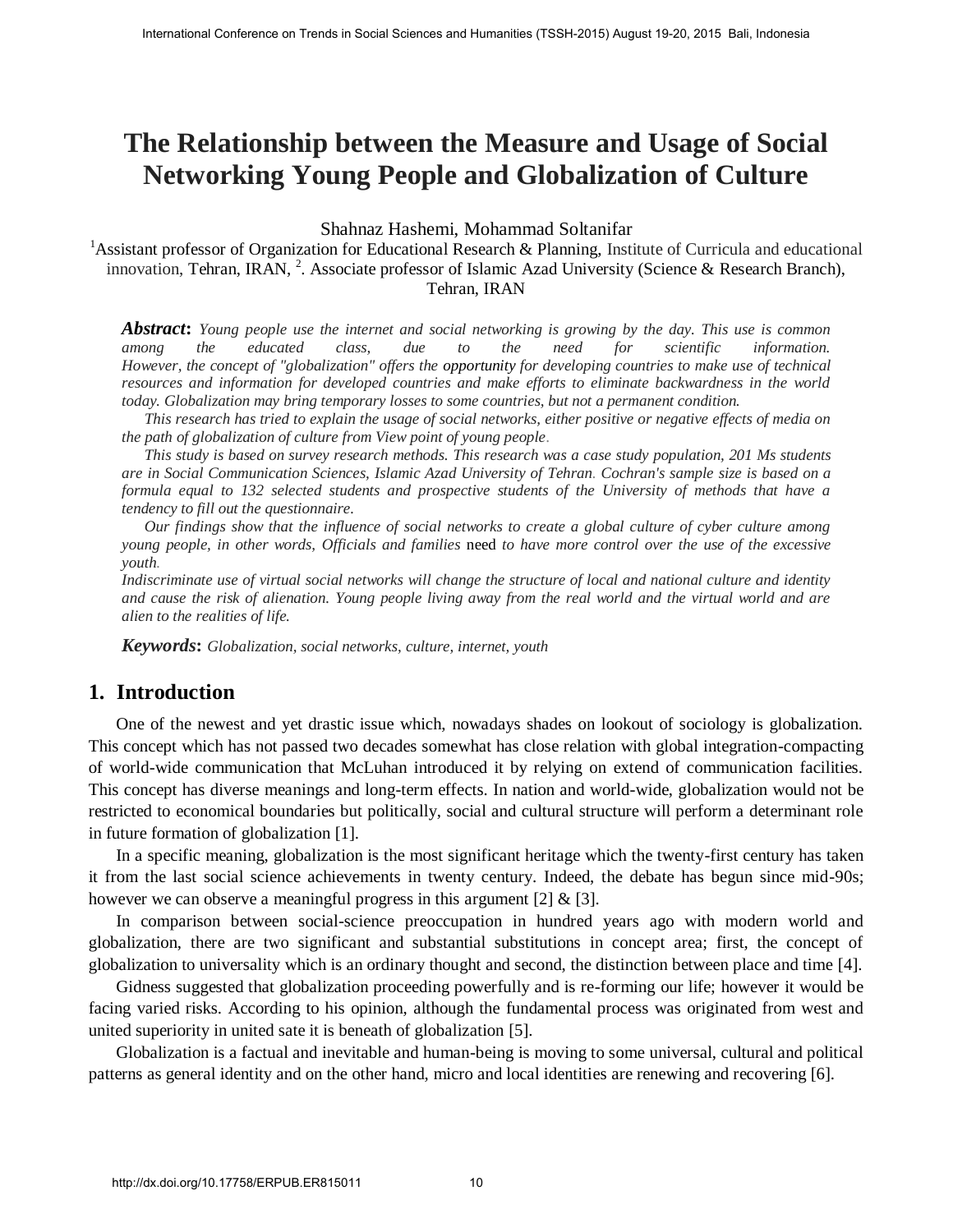Gidness in some stages of globalizing mentioned to a concept which called it "reserved colonization". Based on this concept, globalization gives some chances to developing countries to employ developed countries' technical, technological and data resources. Hence put their efforts to eliminate their backwardness and contribute in new modern world. Basd on this idea, however globalization may bring about some contemporary losses, it will not take longer [5].

Globalization is not an absolute and infinitive concept but also is a process with relatively vast meanings which stemmed from diverse trends to globalization. Whenever there are some distinctive and contradictory standpoints, inevitably to define them, we should begin negative implication.

Negative implications include the following issues: globalization due to different fields across world is leading the world uniting the world in fields of cultural, economic and political domains. Globalization does not mean to create universal single-culturalism trends. In the fields of politics, globalization does not mean to nation-state is substituted with superiority power. In field of economy, it does not aim monopoly power and a unite system of economics. Globalization is not an individual process; because, contribution of communication industry, vast of globalization is appearing and eventually globalization does not equivalent internationalization [7].

Internet provides promising facilities for comprehensive globalization. Energetic social groups are capable of utilizing electronic connections for extending international contribution and coalition. Therefore, developing countries' practitioners can readily access to developed countries' expert data base and archives [8].

Forming parallel word behind real world, personal and social behaviors and social relations has been changed substantially. The future world will extend hybrid identities. Shaping up new symbiosis out of national environment is production of entering cyberspace which can be introduced as superseded citizenship, culture and symbiosis. This can cause that the individual separates from indigenous community and joins to his beloved society. Struggles and conflictions due to cyberspaces will extend significantly the conflicted areas, and in next decade we will encounter wide diversity of religious, valuable, scientific, behavioral, identity pluralism. So by strengthening individuality, reversed trends instead of historical trends will be beginning [6]. **Freences on Trude in Social Science or Urals in Social Sciences and the second with collected conference on Trends in Social Sciences and Conference in Social Science in Social Science in Social Science and Humanities (T** 

Chiller [9] stated that data highways and cyberspace would not provide ideal scope of free communications rather it would create a proper market in which by push a click, they would act in time. People who are fascinated about network facilities do not have knowledge of who are supervising the data and can access to data and probably being utilized by whom?

Ibrahimabadi [10] observed that the positive aspect of globalization is cultural pluralism and noted emersion and booming in cultural pluralism in the light of changes which takes into account globalization bring about that different countries attend to diverse culture within their homeland, devolving part of duties to minorities and cultural ethnicities, policy modification, citizenship's right, moving to decentralization and adopting pluralism policies. Ibrahimabadi studied the globalization impacts on national identities and ethnicities in Iran such as sanandajian Kurds and claimed that globalization causes national identities has been probably weakened and reinforced ethnic identity in investigated sample [11]

On the other hand, Babaee [12] believed that globalization process can threat traditional cultures and causes to distribute western values and norms.

## **2. Identity Crisis**

Individual possess their own life and identity while their needs to continuity, constancy, differentiation, similarity with community and being excellent and absolute reach to an acceptable stage. Although in a traditional community, some elements such as milieu, time and culture has provided these needs, globalization process may belong traditional identity by disconnecting these consociations, thus appears identity and meaning crisis. In this part, we explain in details these elements.

A. In comparison with milieu, place has a huge capability and sufficiency to provide needs for constancy, differentiation and social solidarity. So globalization process creates identity and meaning crisis with deterritorialization and make frame for social life [13]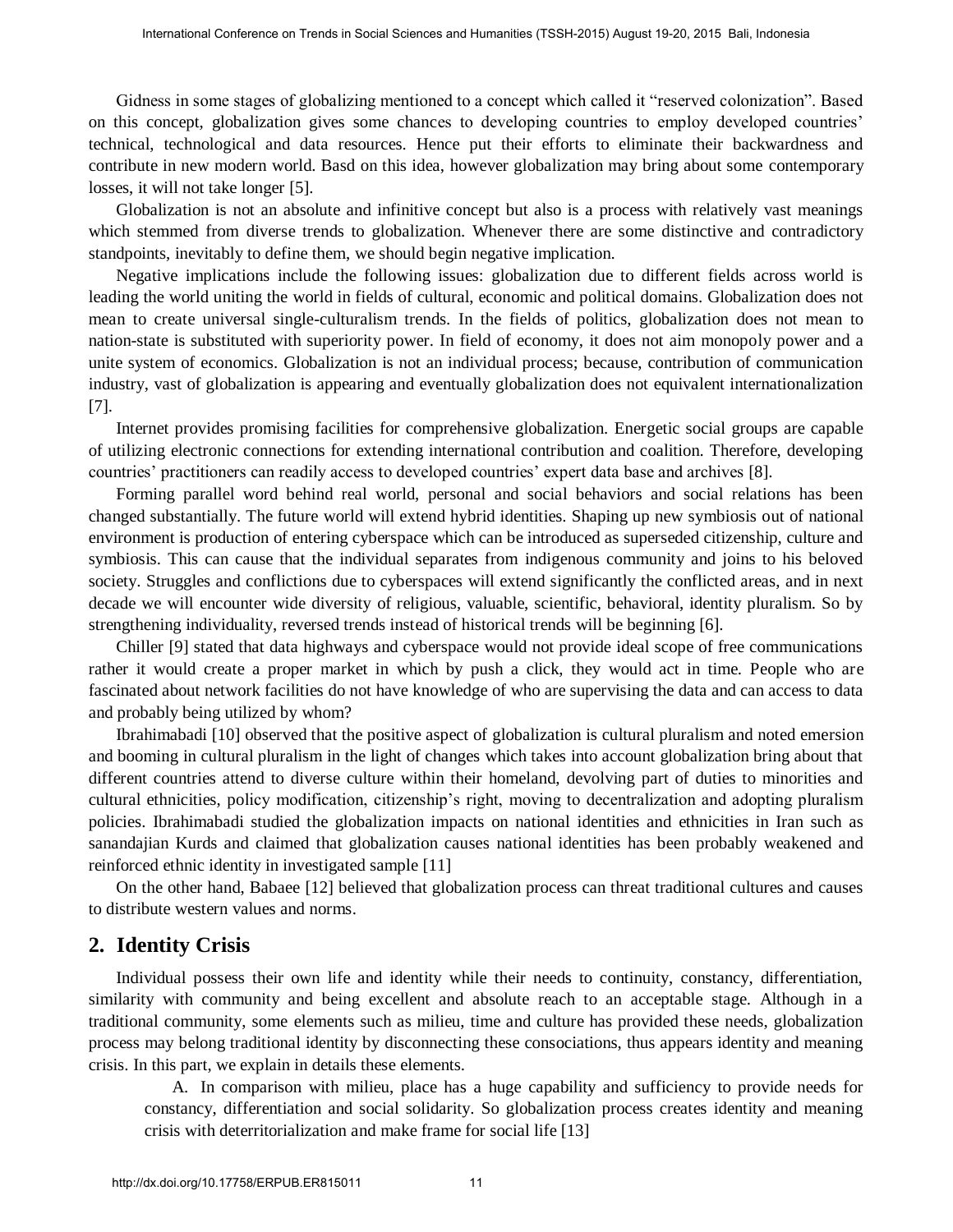B. Globalization causes that borders become penetrable and raises the cultural encounters therefore enhances human consciousness about other cultural elements. In this situation, believing to a superiority special world and defend it against other cultures would become so complicated. Whenever this traditional identity source begins deteriorating, individuals who are dependent to those sources will become perplexity [14].

C. Globalization process not only makes variety of culture available to others, rather synergize their social references and world views. Hence scarce references about traditional communities which provided conveniently individual's identity needs will be vanished and individual will be inevitably forced to identify with macro and micro social identities [14].

By growing trend utilizing social network, we decide to investigate the effects of WANs on creating virtual cultures between youths. This virtual culture resembles globalization which is main aim. In this study we try to investigate this trend base on youth's view

## **2.1. Main Goals**

Recognizing the role of social networks in making youth's culture globalized.

### **2.2. Hypothesis**

There is a relationship between Facebook and make youth's culture globalized.

There is a relationship between Google and make youth's culture globalized.

There is a relationship between YouTube and make youth's culture globalized.

There is a relationship between Twitter and make youth's culture globalized.

#### **2.3. Research Methodology**

This study was carried out base on survey studies and questionnaires were prepared to gathering data. Statistical data had been gathered composed of 201 masters of communication science students from Azad University, Tehran Markaz branch. According to Cochran formula, the sample size included 132 students and they were selected among students by chance who intended to fill questionnaires. For analyzing, statistical methods and SPSS software were used. Fractional Collemetra on Trends in Social Sciences are iterational conference on Trends in A Conference on Trends in Social Sciences and Humanities (Take since the calculate and Humanities conference on the maximum of the

#### **2.4. Variables**

Social network and globalization of youth1' culture are independent and dependent variables respectively.

- $\checkmark$  Social networks include Google, Facebook, Twitter and YouTube.
- $\checkmark$  Items assess world culture included

#### **2.5. Research Results**

Filling the questionnairies were carried out by 132 individuals included 93 women and 29 men which are 70.5% women and the rest is men. The youngest person aged 22 and the oldest was 39 years old. The variation range is 17. The average age is 30, variance is 16.278 and standard variation is 4.035. in our study, there is 36.4% employed people and 63.6% are unemployed and 69.7% of samples are single and 30.3% are married.

From 132, 3.8% do not use internet at all and 96.25 use internet. Using social network encompassed 82.6 and 17.4 does not access to it.

57.6% of 132 individuals filled the questionnaires uses social network about 5-10 hours per week, 9.1% uses social network about 10-15 hours per week, 2.3% uses social network about 15-20 hours per week and 12.1% uses social network about 20-40 hours per week. As results, using 5-10 hours per week has largest population and 15-20 hours stand on the last step.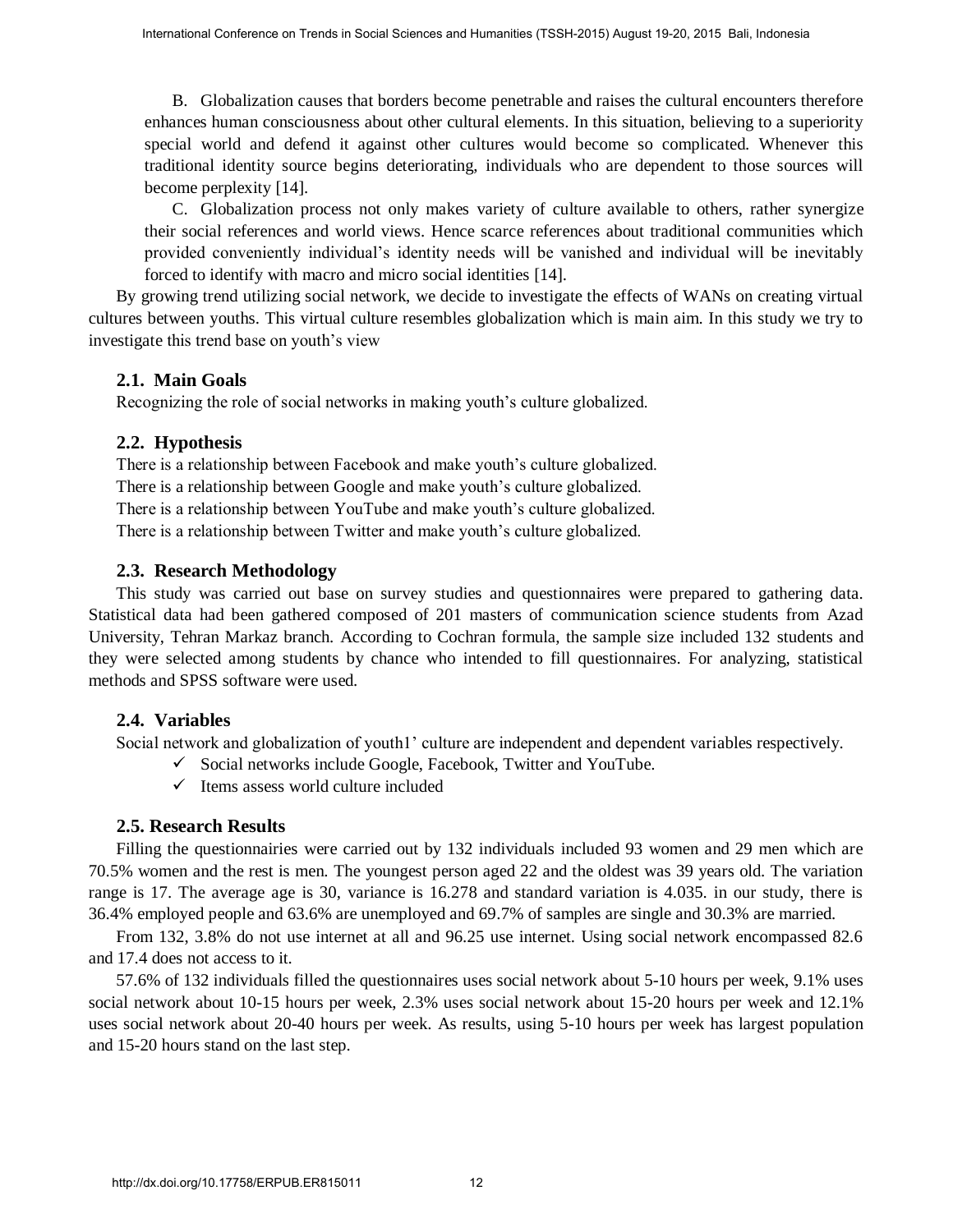| Social networks | frequency | Percentage |  |
|-----------------|-----------|------------|--|
| Facebook        | 28        | 19.7       |  |
| Twitter         | 15        | 3.8        |  |
| YouTube         | 5         | 1.5        |  |
| Google          | 58        | 3.8        |  |
| All items       |           | 1.5        |  |
| None of them    |           | .8         |  |
| Total           | 132       | 100        |  |

TABLE I: using variant networks

|                                                                                                                                                                                                                                                                                                                                     | Social networks |                                                                              | frequency | TABLE I: using variant networks | Percentage     |           |         |
|-------------------------------------------------------------------------------------------------------------------------------------------------------------------------------------------------------------------------------------------------------------------------------------------------------------------------------------|-----------------|------------------------------------------------------------------------------|-----------|---------------------------------|----------------|-----------|---------|
|                                                                                                                                                                                                                                                                                                                                     | Facebook        |                                                                              | 28        |                                 | 19.7           |           |         |
|                                                                                                                                                                                                                                                                                                                                     | Twitter         |                                                                              | 15        |                                 | 3.8            |           |         |
|                                                                                                                                                                                                                                                                                                                                     | YouTube         |                                                                              | 5         |                                 | 1.5            |           |         |
|                                                                                                                                                                                                                                                                                                                                     | Google          |                                                                              | 58        |                                 | 3.8            |           |         |
|                                                                                                                                                                                                                                                                                                                                     | All items       |                                                                              | 9         |                                 | 1.5            |           |         |
|                                                                                                                                                                                                                                                                                                                                     | None of them    |                                                                              | $\tau$    |                                 | .8             |           |         |
|                                                                                                                                                                                                                                                                                                                                     | Total           |                                                                              | 132       |                                 | 100            |           |         |
| The most access belonged to goggle by 40.2% and the last is twitter by 0.8%. The most item which                                                                                                                                                                                                                                    |                 |                                                                              |           |                                 |                |           |         |
| ewed belong to scientific information by 28% and 0.8% is the least which belonged to others. Surfing intern                                                                                                                                                                                                                         |                 |                                                                              |           |                                 |                |           |         |
| st for funs is close to first item with 25.8%.                                                                                                                                                                                                                                                                                      |                 |                                                                              |           |                                 |                |           |         |
| 47% of respondents download programs and 42.2% do not do it. In twitter and YouTube, 65.9%                                                                                                                                                                                                                                          |                 |                                                                              |           |                                 |                |           |         |
| spondents download programs and 6.1% just upload.                                                                                                                                                                                                                                                                                   |                 |                                                                              |           |                                 |                |           |         |
|                                                                                                                                                                                                                                                                                                                                     |                 |                                                                              |           |                                 |                |           |         |
|                                                                                                                                                                                                                                                                                                                                     |                 | TABLE II: Respondent's opinion about word culture items in order of priority |           |                                 |                |           |         |
| World culture                                                                                                                                                                                                                                                                                                                       | Absolutely      | disagree                                                                     | $No-$     | agree                           | Completely     | No answer | Average |
|                                                                                                                                                                                                                                                                                                                                     | disagree        |                                                                              | opinion   |                                 | agree          |           | from 5  |
| <b>Everybody should choose</b>                                                                                                                                                                                                                                                                                                      | 7               | $\boldsymbol{0}$                                                             | 9         | 57                              | 54             | 5         | 1/7     |
| his identity                                                                                                                                                                                                                                                                                                                        | 5/3             |                                                                              | 6/8       | 43/2                            | 40/9           | 3/8       |         |
| I am interested to be with                                                                                                                                                                                                                                                                                                          | 9               | $\overline{4}$                                                               | 15        | 52                              | 39             | 13        | 1/8     |
| my friends instead my<br>family                                                                                                                                                                                                                                                                                                     | 6/8             | 3/0                                                                          | 11/4      | 39/4                            | 29/5           | 9/8       |         |
| I select my wear mode near                                                                                                                                                                                                                                                                                                          | 9               | $\tau$                                                                       | 6         | 67                              | 31             | 12        | 1/9     |
| to world class                                                                                                                                                                                                                                                                                                                      | 6/8             | 5/3                                                                          | 4/5       | $50/8$                          | 23/5           | 9/1       |         |
| I try to approach my                                                                                                                                                                                                                                                                                                                | 20              | 5                                                                            | 9         | 52                              | 37             | 9         | 2/18    |
| fashion mod to world class                                                                                                                                                                                                                                                                                                          | 15/2            | 3/8                                                                          | 6/8       | 39/4                            | 28             | 6/8       |         |
| <b>Speaking in English</b>                                                                                                                                                                                                                                                                                                          | 9               | 23                                                                           | 11        | 61                              | 18             | 10        | $2/4\,$ |
| language for                                                                                                                                                                                                                                                                                                                        | 6/8             | 17/4                                                                         | 8/3       | 46/2                            | 13/6           | 7/6       |         |
| communication is sufficient                                                                                                                                                                                                                                                                                                         |                 |                                                                              |           |                                 |                |           |         |
| Youth needs their family                                                                                                                                                                                                                                                                                                            | 14              | 26                                                                           | 17        | 55                              | 10             | 10        | 2/6     |
| supports to make family                                                                                                                                                                                                                                                                                                             | 7/6             | $10/6$                                                                       | 12/9      | 41/7                            | 7/6            | 7/6       |         |
| I enjoy fast food and                                                                                                                                                                                                                                                                                                               | 10              | 22                                                                           | 32        | 58                              | $\overline{2}$ | 8         | 2/7     |
| western food more                                                                                                                                                                                                                                                                                                                   | 7/6             | 16/7                                                                         | 24/2      | 43/9                            | 1/5            | 6/1       |         |
| I prefer to choose a work                                                                                                                                                                                                                                                                                                           | 23              | 16                                                                           | 42        | 31                              | 14             | 6         | $2/8$   |
| which is permanent and not                                                                                                                                                                                                                                                                                                          | 17/4            | 10/12                                                                        | $31/8$    | 23/5                            | 10/6           | 4/5       |         |
| temporary or project                                                                                                                                                                                                                                                                                                                |                 |                                                                              |           |                                 |                |           |         |
| work(entrepreneurship)                                                                                                                                                                                                                                                                                                              |                 |                                                                              |           |                                 |                |           |         |
| It is sufficient to have one                                                                                                                                                                                                                                                                                                        | 52              | 32                                                                           | 17        | 16                              | 10             | 5         | 3/64    |
| pattern for people in world                                                                                                                                                                                                                                                                                                         | 39/4            | 24/2                                                                         | 12/9      | /12                             | 7/6            | 3/8       |         |
|                                                                                                                                                                                                                                                                                                                                     |                 |                                                                              |           | 10                              |                |           |         |
| Whatever the average approaches to 5, respondents are beyond from world culture, that is, against it. We p<br>ar criteria in 3 and items which are less than 2.5, it means they are near to world culture views. Hen<br>aximum average about global harmonization for culture is 3.64 and this item reveals that the most responder |                 |                                                                              |           |                                 |                |           |         |

TABLE II: Respondent's opinion about word culture items in order of priority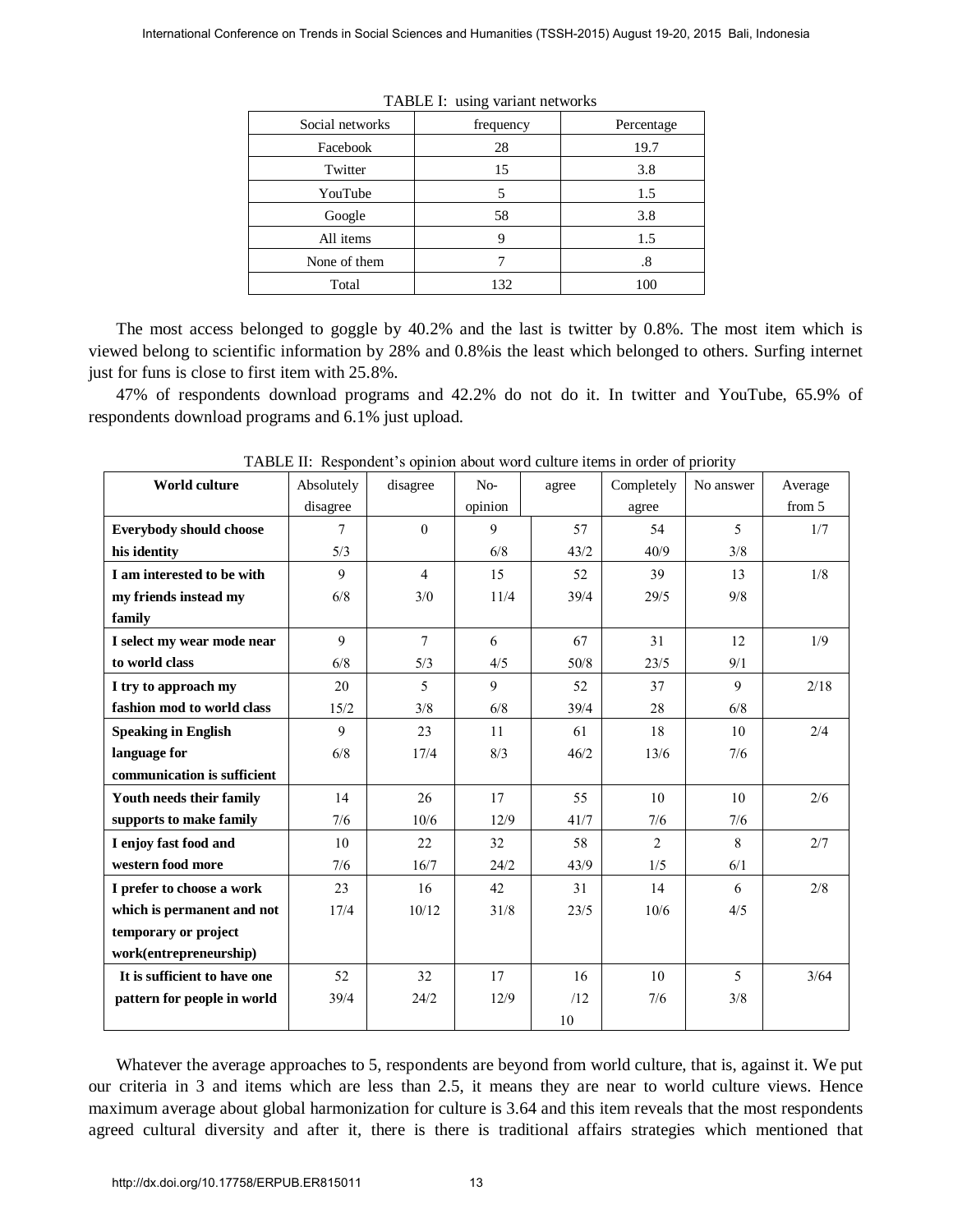respondents tend to work in a predetermined and official businesses and not prefer modern entrepreneurship. Fast food's average is the next by 2.7 and finally respondents tend to get their family's support to become independent.

| ependent.                                                                                                                                                                                                                                                                                                                                                                                                                                                                                                                                                                                                                                                                                                                                                                                                                                                                                                                                                                                                                                                                                                                                                                                                                                                                                                                                                                                                                                                                                                                                                                                                                                          |                                           |       | TABLE III: One- sample Test |     |              |            |
|----------------------------------------------------------------------------------------------------------------------------------------------------------------------------------------------------------------------------------------------------------------------------------------------------------------------------------------------------------------------------------------------------------------------------------------------------------------------------------------------------------------------------------------------------------------------------------------------------------------------------------------------------------------------------------------------------------------------------------------------------------------------------------------------------------------------------------------------------------------------------------------------------------------------------------------------------------------------------------------------------------------------------------------------------------------------------------------------------------------------------------------------------------------------------------------------------------------------------------------------------------------------------------------------------------------------------------------------------------------------------------------------------------------------------------------------------------------------------------------------------------------------------------------------------------------------------------------------------------------------------------------------------|-------------------------------------------|-------|-----------------------------|-----|--------------|------------|
| Test value $= 2.75$                                                                                                                                                                                                                                                                                                                                                                                                                                                                                                                                                                                                                                                                                                                                                                                                                                                                                                                                                                                                                                                                                                                                                                                                                                                                                                                                                                                                                                                                                                                                                                                                                                |                                           |       |                             |     |              |            |
| Globalization<br>%95Confidence Interval of the                                                                                                                                                                                                                                                                                                                                                                                                                                                                                                                                                                                                                                                                                                                                                                                                                                                                                                                                                                                                                                                                                                                                                                                                                                                                                                                                                                                                                                                                                                                                                                                                     |                                           |       | t                           | df  | Sig(2tailed) | Mean       |
| culture                                                                                                                                                                                                                                                                                                                                                                                                                                                                                                                                                                                                                                                                                                                                                                                                                                                                                                                                                                                                                                                                                                                                                                                                                                                                                                                                                                                                                                                                                                                                                                                                                                            | Difference                                |       |                             |     |              | Difference |
|                                                                                                                                                                                                                                                                                                                                                                                                                                                                                                                                                                                                                                                                                                                                                                                                                                                                                                                                                                                                                                                                                                                                                                                                                                                                                                                                                                                                                                                                                                                                                                                                                                                    | Upper                                     | Lower |                             |     |              |            |
| Face book                                                                                                                                                                                                                                                                                                                                                                                                                                                                                                                                                                                                                                                                                                                                                                                                                                                                                                                                                                                                                                                                                                                                                                                                                                                                                                                                                                                                                                                                                                                                                                                                                                          | 1.70                                      | 1.77  | 103.849                     | 132 | 0.000        | 1.732      |
| Google                                                                                                                                                                                                                                                                                                                                                                                                                                                                                                                                                                                                                                                                                                                                                                                                                                                                                                                                                                                                                                                                                                                                                                                                                                                                                                                                                                                                                                                                                                                                                                                                                                             | 1.53                                      | 1.66  | 48.150                      | 132 | 0.000        | 1.596      |
| YouTube                                                                                                                                                                                                                                                                                                                                                                                                                                                                                                                                                                                                                                                                                                                                                                                                                                                                                                                                                                                                                                                                                                                                                                                                                                                                                                                                                                                                                                                                                                                                                                                                                                            | 0.89                                      | 1.34  | 9.887                       | 132 | 0.000        | 1.113      |
| twitter                                                                                                                                                                                                                                                                                                                                                                                                                                                                                                                                                                                                                                                                                                                                                                                                                                                                                                                                                                                                                                                                                                                                                                                                                                                                                                                                                                                                                                                                                                                                                                                                                                            | 0.97                                      | 1.51  | 35.647                      | 132 | 0.000        | 1.256      |
| Results exhibit that some changes to globalization which can be efficient and productive such<br>repreneurship and financial independence for youth were not paid attention but some extent such as national<br>ntity (traditional view base on homeland), importance of family and interaction with family has be<br>nged.<br>It is noteworthy that fashion mode and appearance among Iranian youths that are adopted from west<br>des has not restricted to new media like social networks rather it comes back to western music and film wl<br>e brought to Iran some decades ago.<br>As it can be observed, in table 3, the test has 0.000 in sig(2 tailed), that states there is significant relations<br>ween using Facebook, Google, YouTube and twitter with youth's culture. Therefore we can conclude that<br>ly hypothesis is confirmed.                                                                                                                                                                                                                                                                                                                                                                                                                                                                                                                                                                                                                                                                                                                                                                                                |                                           |       |                             |     |              |            |
| 2.6. Suggestions<br>According to study's results, the most effective solution to preserve to social network's aims is to no<br>ths about the fundamental and underlying goals and contents of such social networks, so we can educ<br>th to use them in an advantageous way. Undoubtedly, these networks provide some fortunes while they<br>lied for instance, modifying national culture. Of course, certainly, all of national cultures are not suitable<br>modern conditions and hence some changes should be performed, so there are profitable solutions<br>ance the country likes entrepreneurship which is an outstanding point for industrial and modern counti<br>perspace can provide an appropriate basis for economy and improving the rate of production so we can uti<br>fficiently.<br>Results indicate that some youths prefer to choose their identity independently, so we can make so<br>umentary films about Iranian who are living overseas. Hereby we can explain the advantages<br>advantages of choosing new identity. Hence by watching such films youths can choose their iden<br>sciously.<br>According to results, most of young people prefer to spend their leisure times with their friends. Sugges<br>t to prevent family's separations, parents allocate times for gathering the member of family or provide<br>venient and charming atmosphere for youth, hence it can enhance the family interaction.<br>Since youth are interested to wear western clothes, it can be concluded that clothing industries in Iran is<br>amic and active, so in next step we should get assist from movie maker and celebrates. |                                           |       |                             |     |              |            |
|                                                                                                                                                                                                                                                                                                                                                                                                                                                                                                                                                                                                                                                                                                                                                                                                                                                                                                                                                                                                                                                                                                                                                                                                                                                                                                                                                                                                                                                                                                                                                                                                                                                    | http://dx.doi.org/10.17758/ERPUB.ER815011 |       |                             |     |              |            |

The rest of items due to close to 2.5 and lower that, it means that there is a tendency to world culture which in this survey the greatest trend is choosing identity by own with 1.7. Therefore people can choose new identity out of national culture and then interaction with friends and. Although in Iran the tendency is to family. The average of fashion mode and appearance base on worldwide modes is 1.9 and 2.8 respectively and respondents accepted English language as world language (2.4).

Results exhibit that some changes to globalization which can be efficient and productive such as entrepreneurship and financial independence for youth were not paid attention but some extent such as national identity( traditional view base on homeland), importance of family and interaction with family has being changed.

It is noteworthy that fashion mode and appearance among Iranian youths that are adopted from western modes has not restricted to new media like social networks rather it comes back to western music and film which were brought to Iran some decades ago.

As it can be observed, in table 3, the test has 0.000 in sig(2 tailed), that states there is significant relationship between using Facebook, Google, YouTube and twitter with youth's culture. Therefore we can conclude that the study hypothesis is confirmed.

#### **2.6. Suggestions**

According to study's results, the most effective solution to preserve to social network's aims is to notify youths about the fundamental and underlying goals and contents of such social networks, so we can educate youth to use them in an advantageous way. Undoubtedly, these networks provide some fortunes while they are applied for instance, modifying national culture. Of course, certainly, all of national cultures are not suitable for new modern conditions and hence some changes should be performed, so there are profitable solutions to enhance the country likes entrepreneurship which is an outstanding point for industrial and modern countries. Cyberspace can provide an appropriate basis for economy and improving the rate of production so we can utilize it efficiently.

Results indicate that some youths prefer to choose their identity independently, so we can make some documentary films about Iranian who are living overseas. Hereby we can explain the advantages and disadvantages of choosing new identity. Hence by watching such films youths can choose their identity consciously.

According to results, most of young people prefer to spend their leisure times with their friends. Suggested that to prevent family's separations, parents allocate times for gathering the member of family or provide a convenient and charming atmosphere for youth, hence it can enhance the family interaction.

Since youth are interested to wear western clothes, it can be concluded that clothing industries in Iran is not dynamic and active, so in next step we should get assist from movie maker and celebrates.